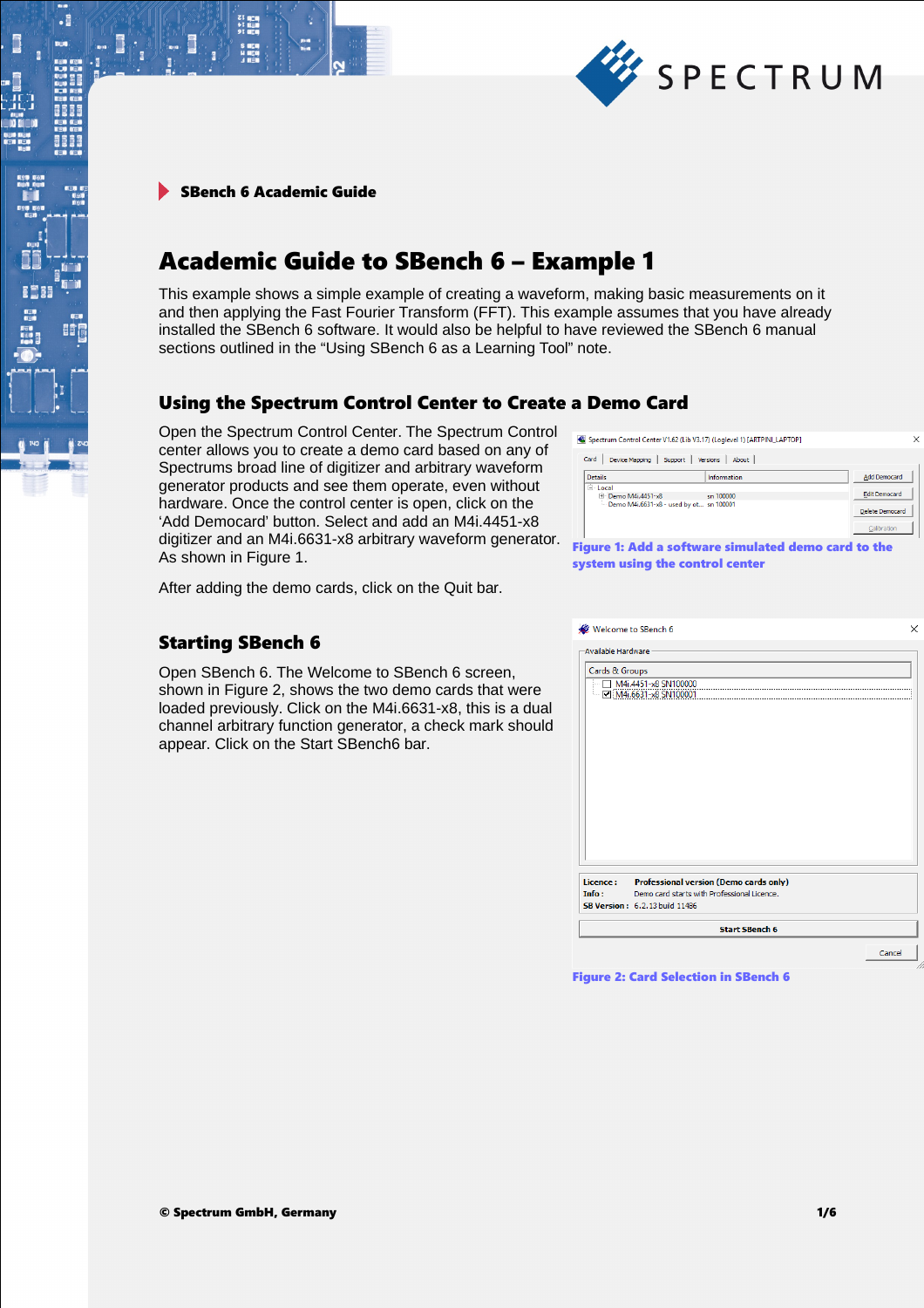

 $\begin{array}{l} \text{Z} \parallel \text{R} \parallel \text{R} \parallel \text{R} \parallel \text{R} \parallel \text{R} \parallel \text{R} \parallel \text{R} \parallel \text{R} \parallel \text{R} \parallel \text{R} \parallel \text{R} \parallel \text{R} \parallel \text{R} \parallel \text{R} \parallel \text{R} \parallel \text{R} \parallel \text{R} \parallel \text{R} \parallel \text{R} \parallel \text{R} \parallel \text{R} \parallel \text{R} \parallel \text{R} \parallel \text{R} \parallel \text{R} \parallel \text{R} \parallel \text{R} \parallel \text{R} \parallel \text{R} \parallel \text{$ 

s men<br>Himen

Ē

 $\cdot$ 

ь.

**BEEF** 

8888

**II** 

I

SBench 6 will open as shown in Figure 3:



Figure 3: SBench 6 open screen

## Setting Up the Memory Size

The default memory size for SBench 6 is 16kSamples we will reduce this to a 1 kS record. Click on the Output Mode tab in the Hardware and Channel pane in the upper left portion of the SBench screen. Click on the down arrow of the MemSize field. A pull down scroll list will show the available memory configuration as shown in Figure 4. Scroll down to 1 kS entry and click on it. MemSize should now report 1kS.



Figure 4: Memory Selection in SBench 6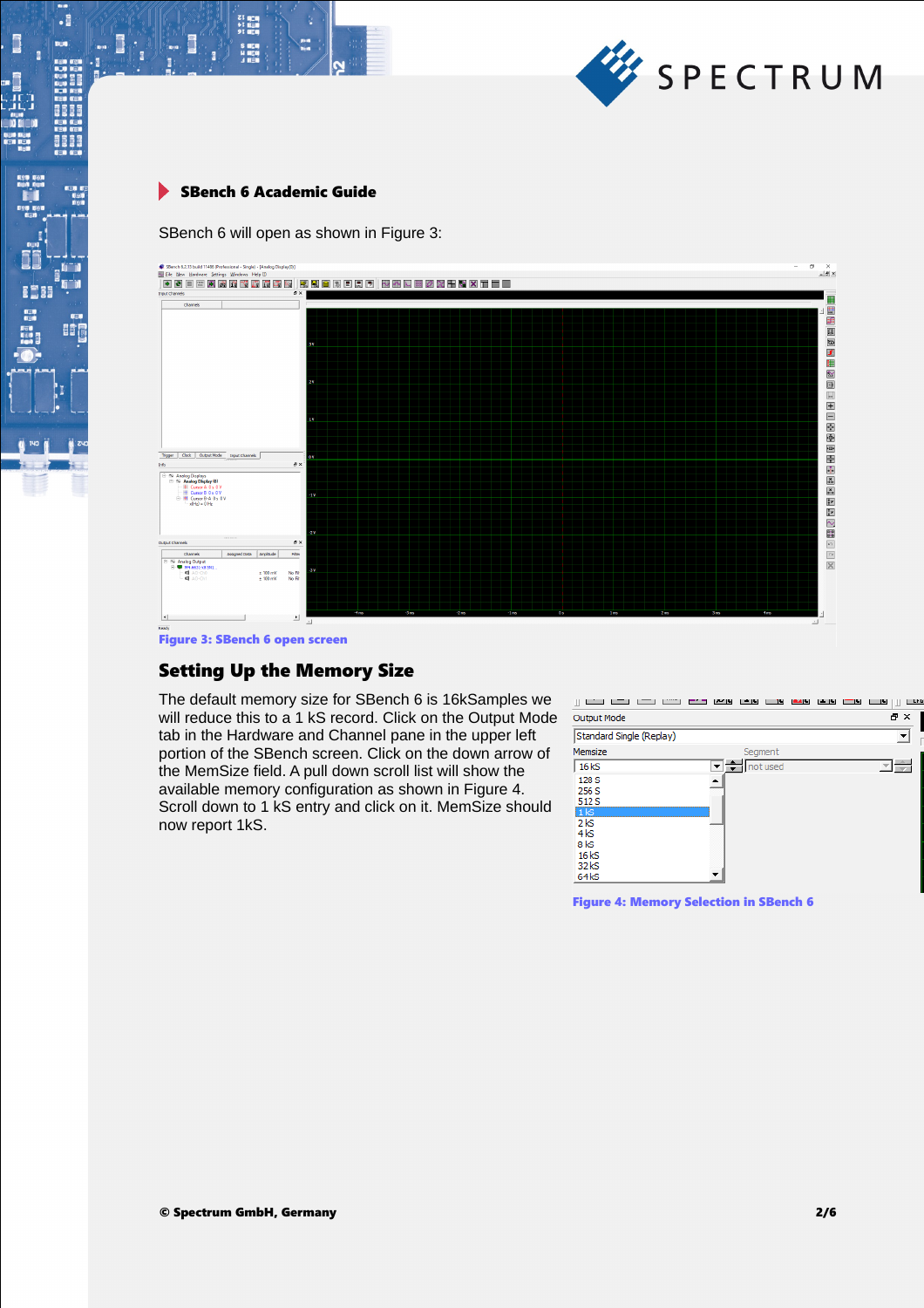

s men<br>Himen

 $\blacksquare$ 

 $\cdot$ 

i.

Ē

**BEEF** 

8888

**BOF** 

## Creating a Waveform with Easy Generator

Find the Easy Generator icon on the Main Toolbar as shown in Figure 5.

Click on the Easy Generator icon, the Easy Generator dialog will appear.

Click on the A0-Ch1 tab, click on the Enabled check box, the check mark should disappear and the waveform section icons will darken indicating that they are no longer enabled.

Click on the A0-Ch0 tab then click on the Rect button to create a rectangular or square wave waveform in the selected channel. The signal frequency and amplitude will be the default values of 100 kHz and 1000 mV peak to peak. Click on the Start bar to create the waveform.

SBench 6.2.13 build 1 <u>ide de <mark>p</mark>ärgunger i sedeler i seder v</u>oorde  $\frac{1}{2}$ ≂i≞ir  $\overline{z}$ Samples .<br>Easy Generator Icon Easy G  $\sqrt{100 \text{ kHz}}$ 그룹  $A0$ -Cho  $\overline{A}$   $A0$ -Ch1  $\overline{A}$ The base freque  $\overline{v}$  End **Signal Frequend**  $100 \, \text{kHz}$ 그는 **No Elho**  $\sim$  $\overline{\mathcal{L}}$  $\sim$   $-$ 프  $\overline{\wedge}$  $\overline{z}$ Trigger | Clock | Output Mode | Input Channels HIGH level 50% ÷  $\overline{\mathbf{e}}$  >  $\sim$  Analog Displays<br> $\equiv$   $\sim$  Analog Display (0)  $\boxed{\triangle}$  Star Store setup | Load setup



Close the Easy Generator dialog.

## Viewing the Waveform

Click on the Input Channels Tab in the Hardware and Channel pane. A waveform should be listed Easy Generator\_0. Click and drag the Easy Generator\_0 waveform to the Analog Display Window. The waveform will be listed in the display header and the waveform will appear as shown in Figure 6.



Figure 6: Easy Generator waveform shown in SBench 6 display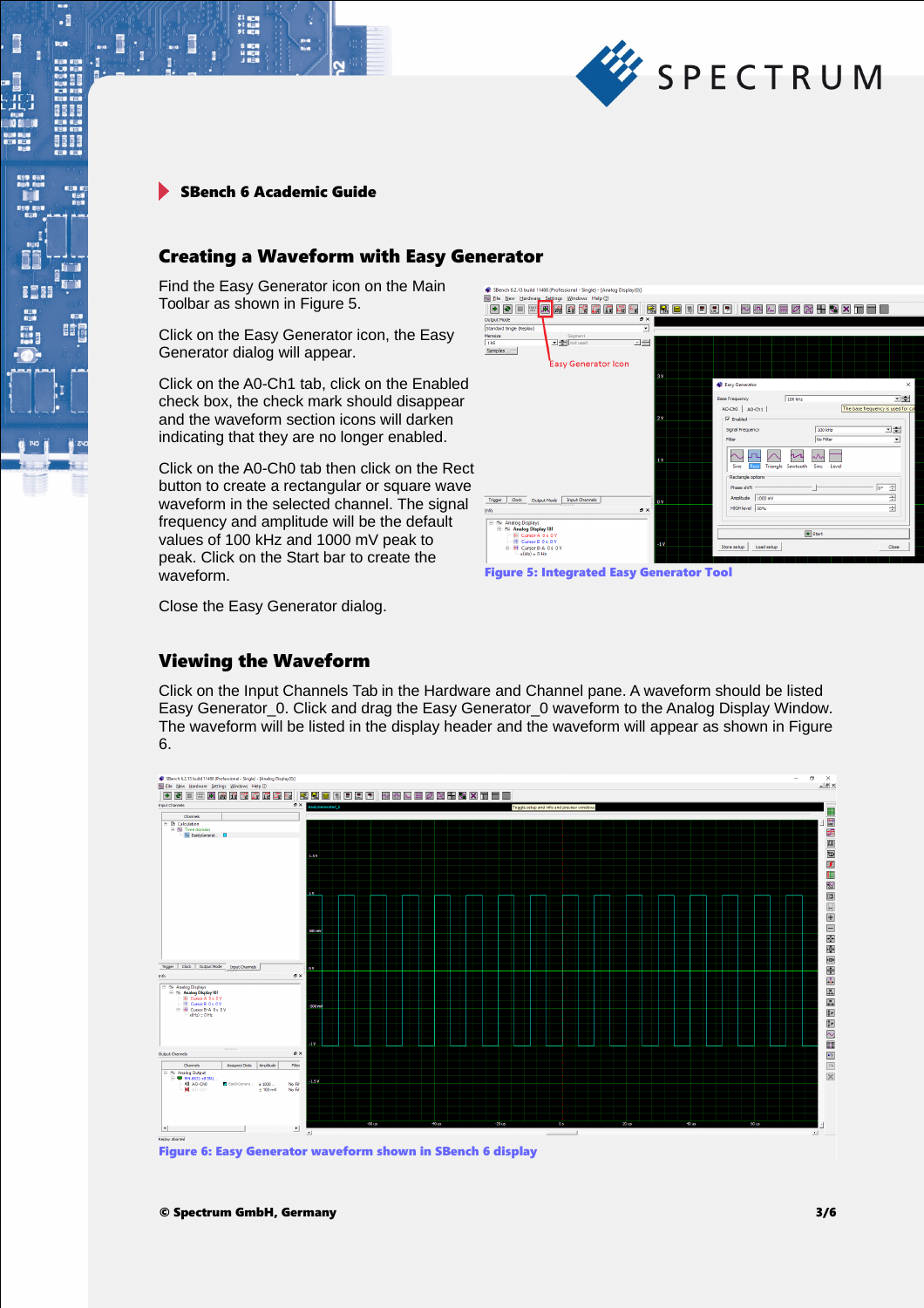

s are<br>H area

**III. j** 

 $\cdot$ 

634

a con a con a se e a a<br>A con a se con a con a<br>A con a se con a se con a

瞳

'ī

ii<br>G

j

Use the X and Y zoom controls, highlighted on the Display Toolbar to the right of the waveform display in Figure 6, to change the view of the waveform like that shown in Figure 7. The Display Toolbar contains many options for expanding the display using zoom. Consult the SBench 6 User Manual for all the details.



Figure 7: Zoom functions in SBench 6 display

### Measuring the Waveform

The waveform can be measured using cursors or by applying parameter measurements. Both methods are illustrated in Figure 8.

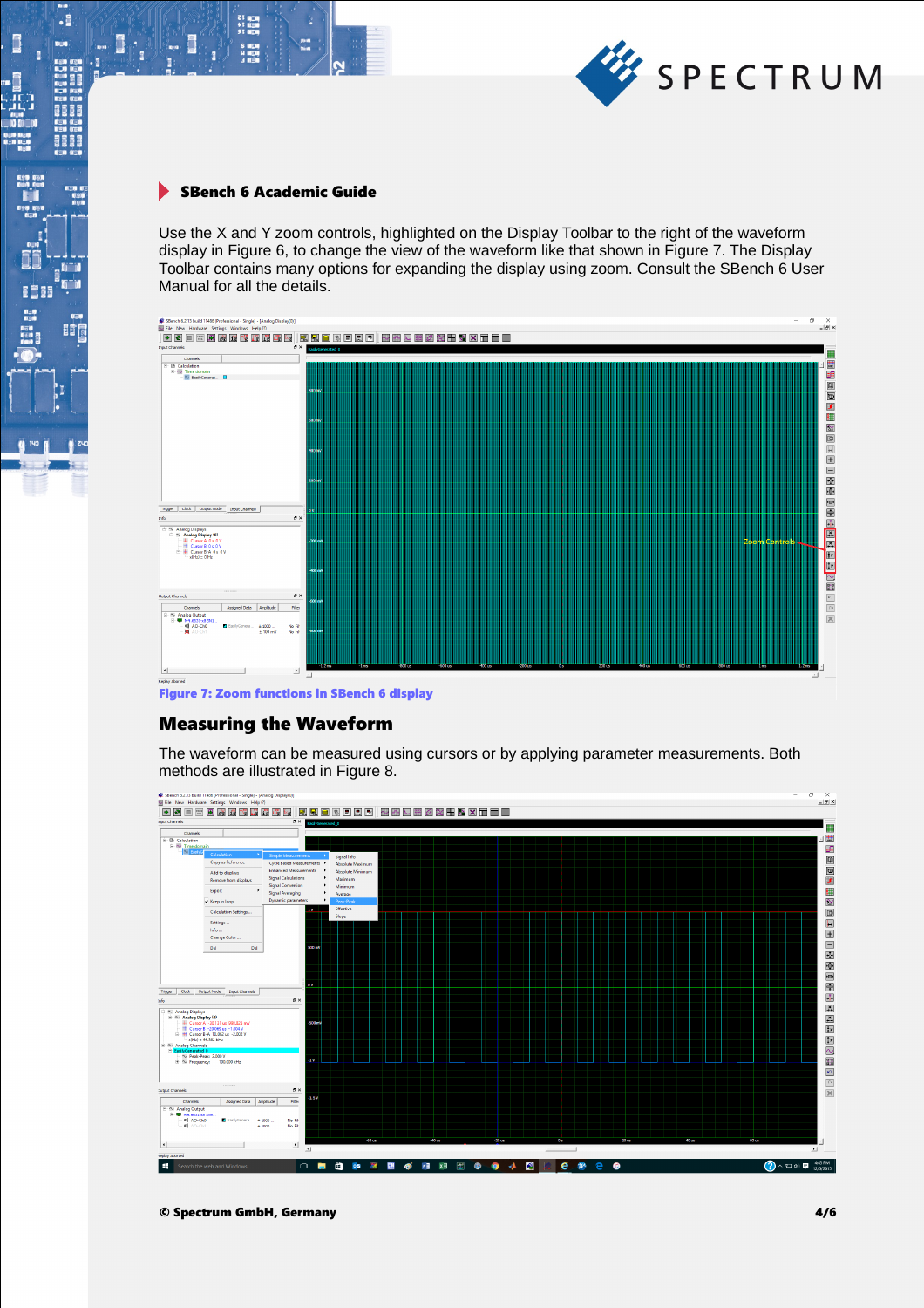

21 mgm<br>41 mgm<br>91 mgm

 $\cdot$ 

H 8668

電

Cursors can be evoked by moving the mouse cursor onto the display and then left clicking and dragging. A pair of horizontal and vertical red lines will track the muse location. Drag the red cursor to the desired point on the waveform. Right click and drag a pair of blue cursor lines will track the pointing device location on the waveform. In the Info pane to the left of the display grid there is a cursor readout providing the horizontal and vertical locations of each cursor pair. In addition the cursor vertical and horizontal differences are posted.

An alternative technique is to use measurements. Right click on the waveform name in the input channels tab, a pop up will appear. One of the selections is Calculation, left click on that selection and another pop up will offer a variety of analysis tools. The first two, Simple Measurements and Cycle Based Measurements offer amplitude and time base parameters respectively. Click on Simple Measurements and select Peak to Peak from the next popup. Repeat the process and select Cycle Based Measurements. This time select Frequency from the resulting list. Both of these measurement readout will appear in the Info pane along with the cursor readouts as shown in Figure 8.

## Analyzing Waveforms

Right clicking on any waveform name in the Input channel pane will bring up a popup as we saw previously, If we follow through then another pop up menu offers a choice including Signal Calculations, Signal Conversion, and Signal Averaging. Any of these selections provide a set of related analysis tools. Figure 9 is composite graphic showing the steps to apply the FFT to the waveform:



Figure 9: Setting up a FFT function in SBench 6

Right click on the waveform name in the Input Channels pane.

- Select Calculation from the resulting popup
- Left click on the Signal Calculations selection